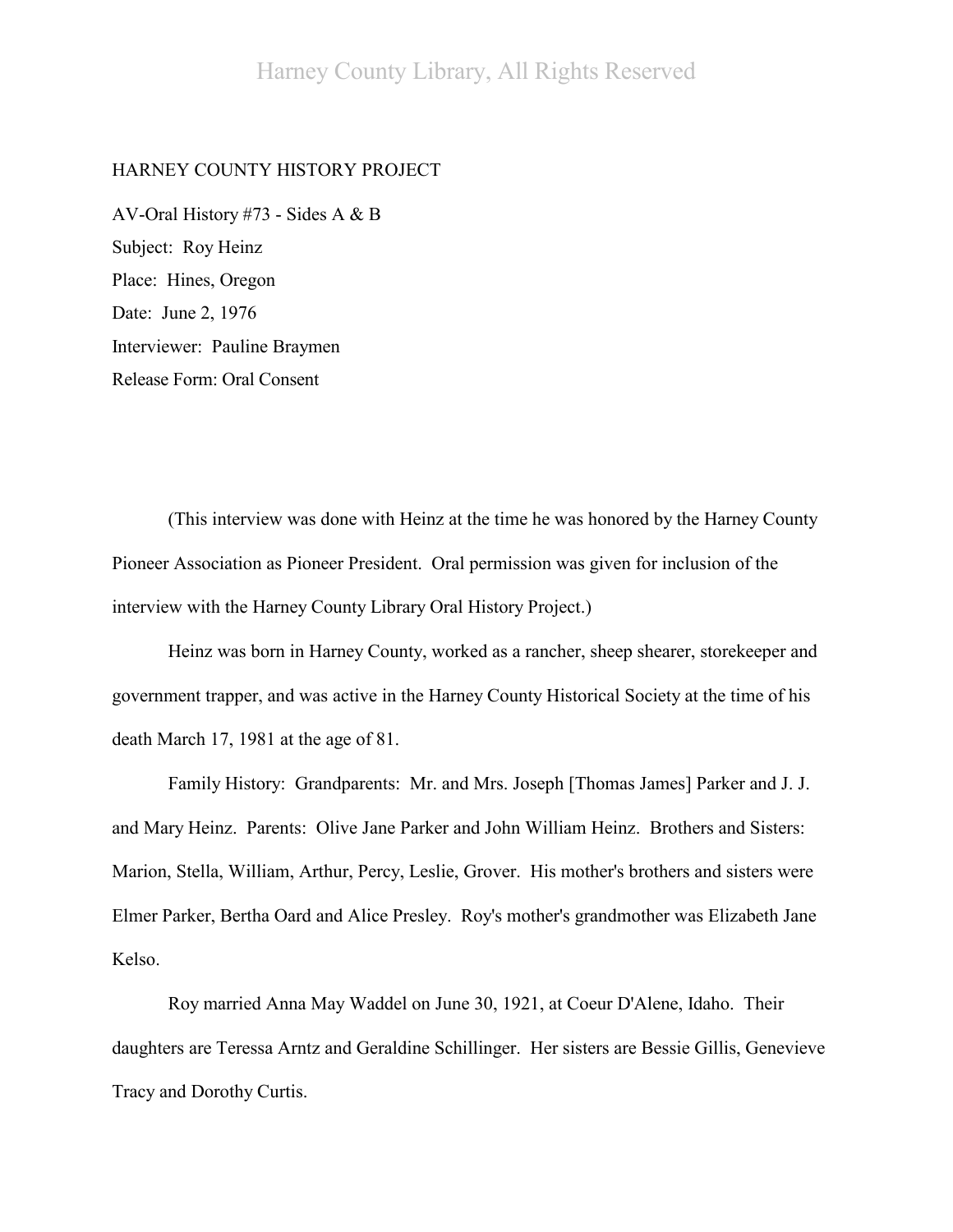His sister Stella died in the flu epidemic in 1918. Percy was killed in a car wreck in about 1957, and Marion died in 1978.)

PAULINE BRAYMEN: Okay, I want to get all the particulars about you. I think I'd like to start with your parents and when they came to Harney County.

ROY HEINZ: Let's see, our dad must have came here in '88.

PAULINE: And what was his name?

ROY: John William Heinz.

PAULINE: Was he married to your mother when he came here?

ROY: No, no, he was only nine years old.

PAULINE: He was only nine years old.

ROY: And my mother was only six when she came up from LaGrande. My dad of course, came from Ohio out here. They drove a team.

PAULINE: What was your grandparent's name?

ROY: He always went by J. J., but his name was also John Heinz. And Grandma Heinz name

was, Mary. But I don't know her maiden name. And I know I've heard it.

PAULINE: And your mother came from LaGrande when she was six years old?

ROY: Yeah, let's see. She's eighteen years older than I am and I'm seventy-six. That would be eighteen and seventy-six would be ninety-four, and she came here when she was six. She must have come here in '88, too. About the same time, I imagine. But I think a good many of them come right along about that time.

PAULINE: What was her parents' name?

ROY: I think her, was everybody named John? I think her dad's name was John although he died, oh, before he was too old, you know. And they were just really young kids. And I think ...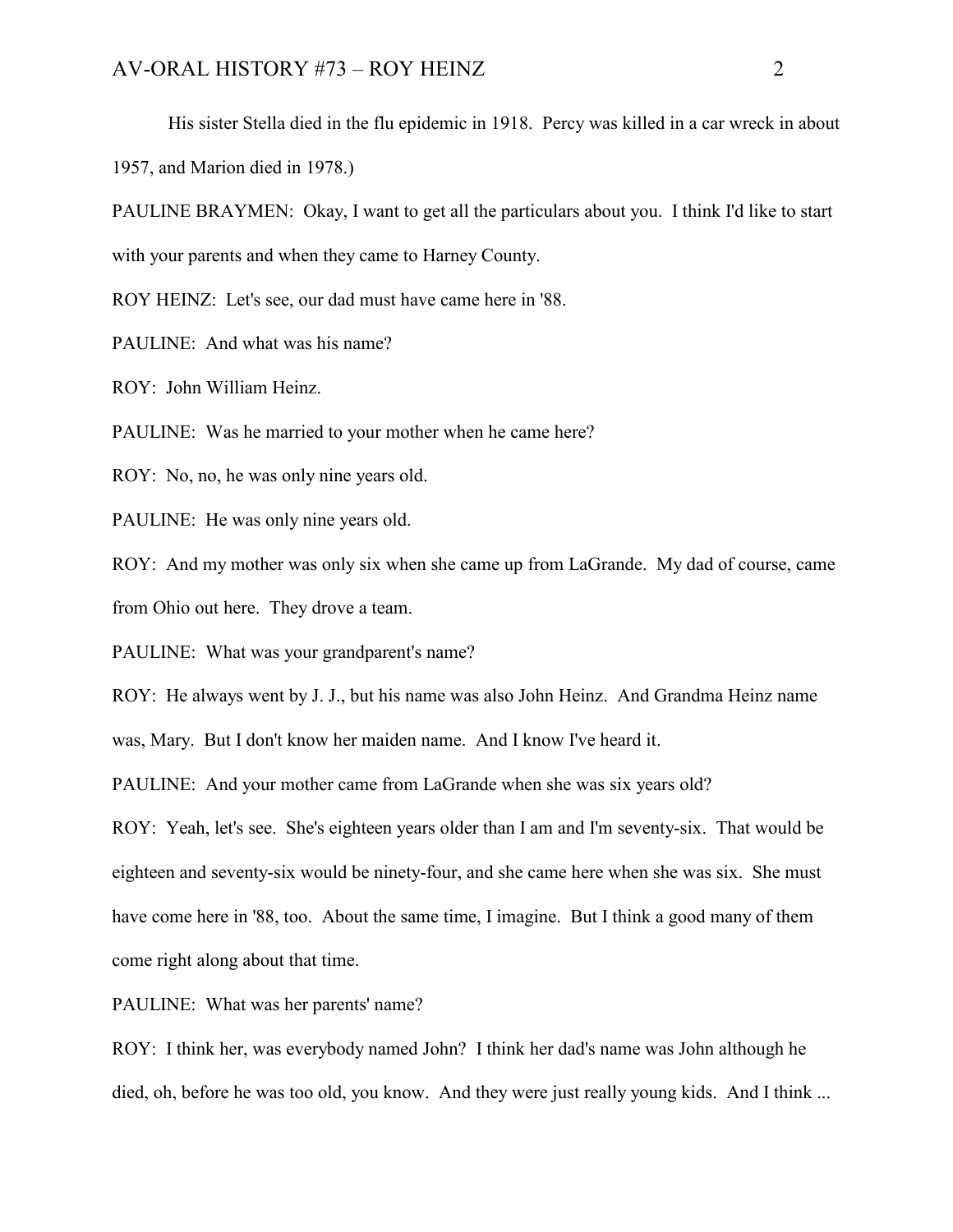was the baby. Her name was Jane, well that was her maiden name, Jane ... Let's see try ... Jane. I don't know how you spell that. But Grandma Kelso, that's all she went by. And, of course, my mother stayed with them and she buckarood for them. My mother did.

PAULINE: Does your mother have, did your mother have some sisters that grew up and married and lived here?

ROY: Yeah. I think they all grew up and married here. Then, of course, some of them moved. There's Alice Presley, and Bertha Oard. Of course, her girls all grew up here, you know. Like Baird's wife and Melba McComb. They're all in Burns, and Ilda and Ruby. Ruby isn't here anymore.

PAULINE: Okay, getting Alice Presley tied in there, that makes me clear on how this thing; how the history of John Parker...

ROY: And then there's my Aunt Florence up in, the sister next to my mother. She moved to California and then she passed away down there. And they had one brother. And I don't remember now if he's living or dead or not. But he was at Redding, California.

PAULINE: Okay, your folks and your mother's folks settled down there at Lawen.

ROY: Yeah.

PAULINE: Were they in the Lawen area or is it part of the refuge? Were they clear down on the lake or were they at...?

ROY: No, do you know where Henry Otley had the place where he built his home, when he got married? Well, that was the place where, that I know of where, my mother's folks lived. Down on that place. And I should have remembered who ... But I think, but I really don't know. It might have belonged to Pete Oard, but my mother's ... her Grandma Parker was, she worked for Pete Oard, he run sheep out there. And kept the house up for him well, and her and the girls.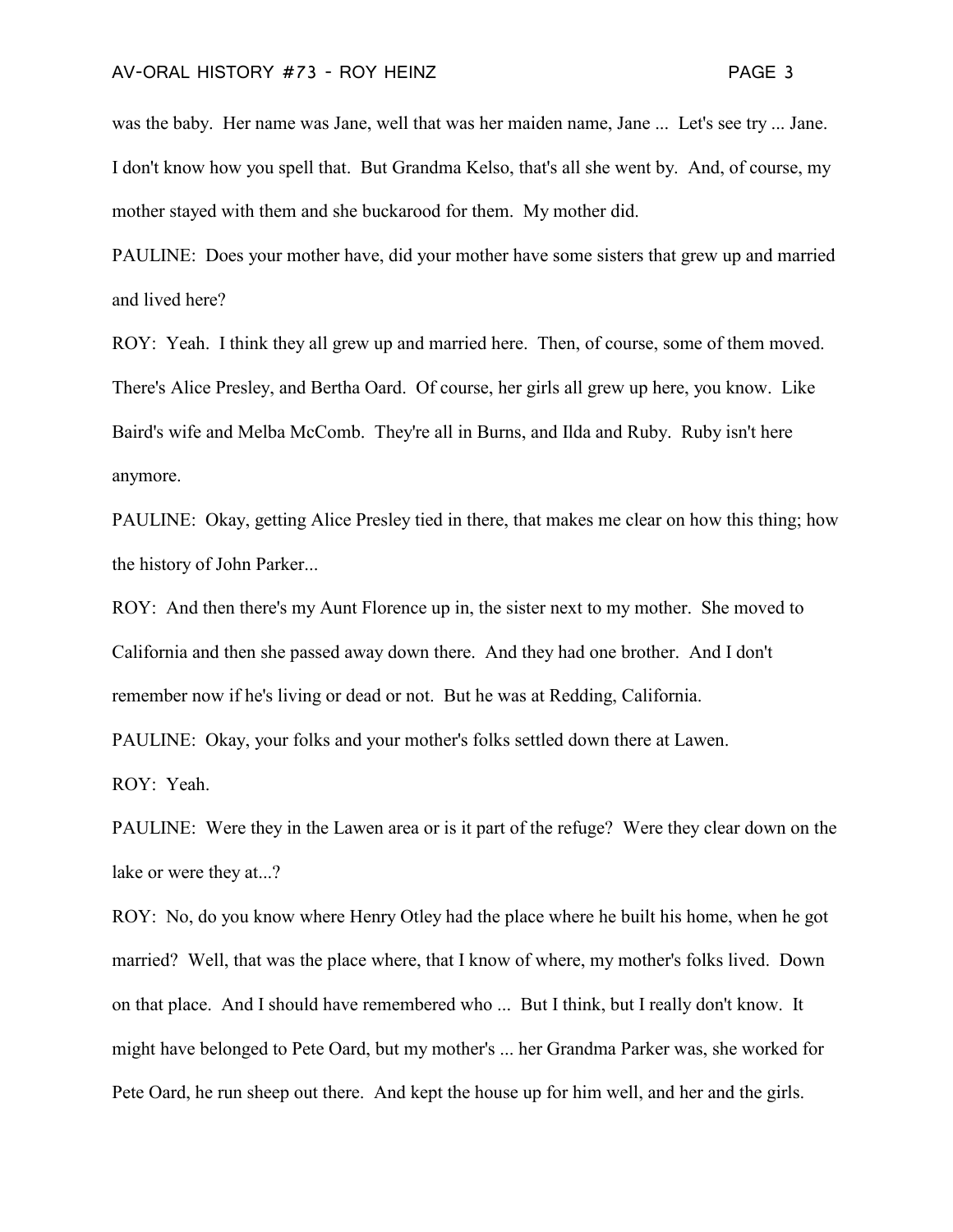And they stayed there after her first husband had died.

And then the granddad, of course, Heinz, I don't know. I think he settled first down there at the mouth of the river. Down there by the old Showen place there. Right across from where your folks used to live there. Just west of that. And then they had a place out there, of course, four miles north of Crane. But they, I don't know, unless just for, well they had to move out of the lake on account of the water, you know. And so, they'd get swamped down there every year, down there. So, they'd move up there to the foothills. And like most of the ranchers did at that time.

PAULINE: Okay, so you were born down at Lawen. And you went to school at Lawen.

ROY: Yeah, Lawen and Saddle Butte, it's all Lawen country, or better known as Lawen Country, I suppose.

PAULINE: Are you the oldest of the kids?

ROY: Yeah, I'm the oldest ... I guess I was born at that place where my mother's, my grandmother lived. I guess I was born right, just a couple of yards west of there. And there used to be an old house there. And, but it's of course long gone. And then my, oh, I imagine the other kids were too. My sister, I know, was born there. Because I can best remember that, why when the next morning, of course a little after she was born, you know, why some of the folks asked my brother Marion, if he liked his sister, and he said he was going to break her head. Just like a doll. And so, I remembered that place then.

PAULINE: Can you list your brothers and sisters for me?

ROY: Yeah, there was Marion, and Stella, of course she passed away of the flue in '18. And then there's course, Bill and Art, and oh let's see, then there was, Percy. Of course, he was the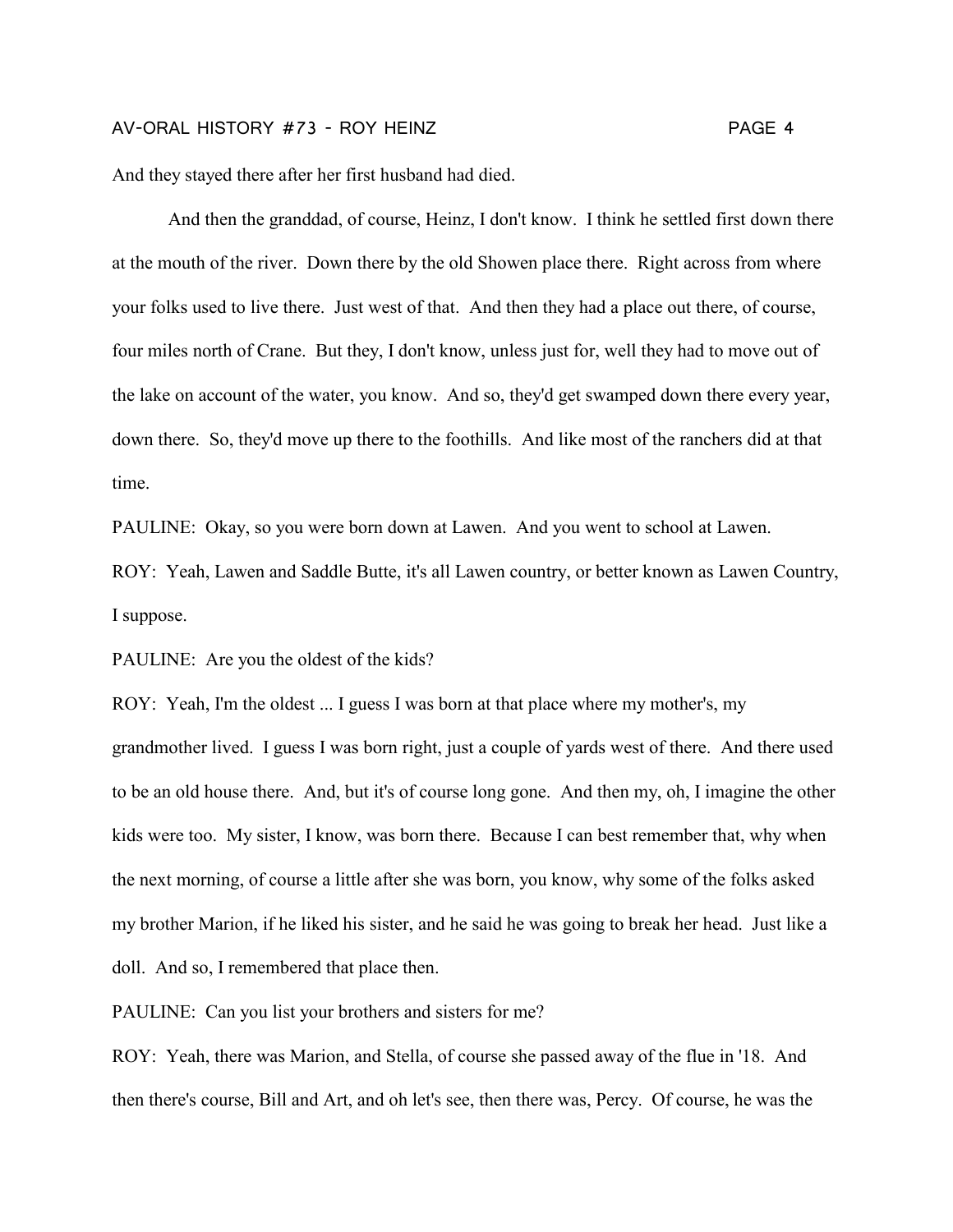one that run into the bridge out there by your place. There's Leslie and Grover.

PAULINE: Okay, where does Chester fit into this picture?

ROY: He's an uncle.

PAULINE: He's an uncle. Okay.

ROY: I'm three days older than he is. He's my dad's youngest brother. There was twelve in that family.

PAULINE: I supposed he was your brother.

ROY: No, but lots of people did. And him being younger, 'cause he's a year younger than

Marion is...

PAULINE: Okay, is Marion still living?

ROY: Yeah, he lives at Eugene.

PAULINE: And he lives in...

ROY: He was up here and him and I run around together this spring.

PAULINE: And where does Bill live now?

ROY: LaPine.

PAULINE: LaPine. And of course, Art lives in Burns.

ROY: Yeah.

PAULINE: And Percy's deceased.

ROY: Yeah.

PAULINE: And Leslie?

ROY: He lives in Burns.

PAULINE: He lives in Burns. And Grover?

ROY: Yep, and he's in Burns.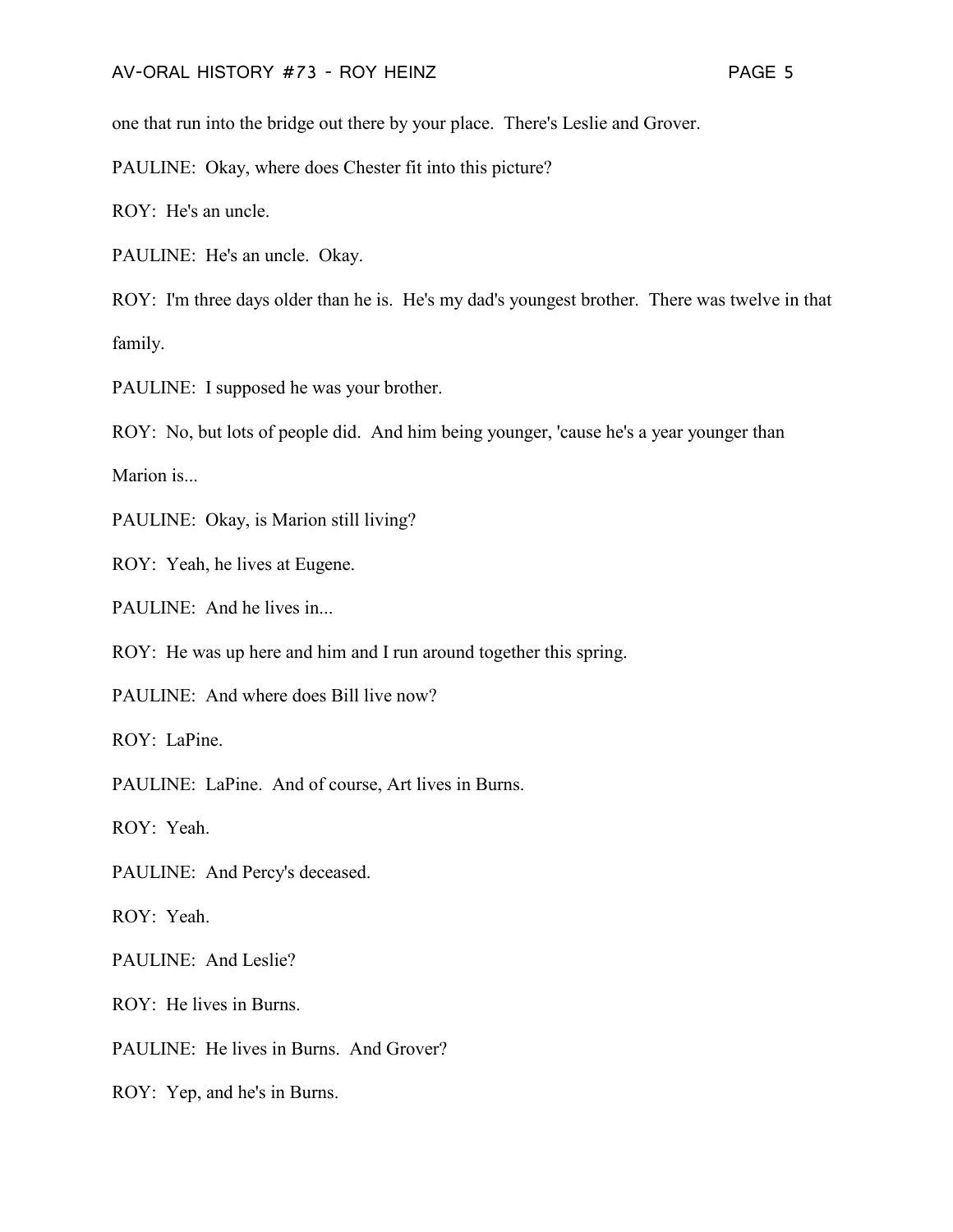PAULINE: Okay.

ROY: And they're about all here. Well, Bill and Marion of course are ...

PAULINE: Did your folks run cattle, or did they try to farm or what did they ...

ROY: They just ranched down there. Oh, they had cattle. That's what they done mostly. Just run a few cattle. And my dad of course run, like a good many of the other settlers, they freighted every spring and fall. They'd haul freight in for the local stores, like Lawen, Narrows, and even Burns.

PAULINE: How big of team did he drive?

ROY: Eight horses.

PAULINE: Eight horse team?

ROY: Yeah.

PAULINE: And just one wagon then?

ROY: Two.

PAULINE: Two wagons.

ROY: Two wagons, eight horses. And my granddad freighted for a few, for a while. And then some of the boys, my dad's brothers took over and they tried to team. And they'd make one trip in the fall, and one in the spring, early summer, when the weather was good. 'Cause the roads get pretty, almost impassable in the bad weather, you know.

PAULINE: Did you ever go along on a freight trip?

ROY: Once when I was pretty small. And we went to the south end --- over to Albertson and they got a load of wool. And they went out, through by Crowley and Skull Springs and came in down by Harper with that load of wool. And then they hauled a load of freight back. So, they'd make it pay both ways. And my mother and us kids went along, and I think that probably Stella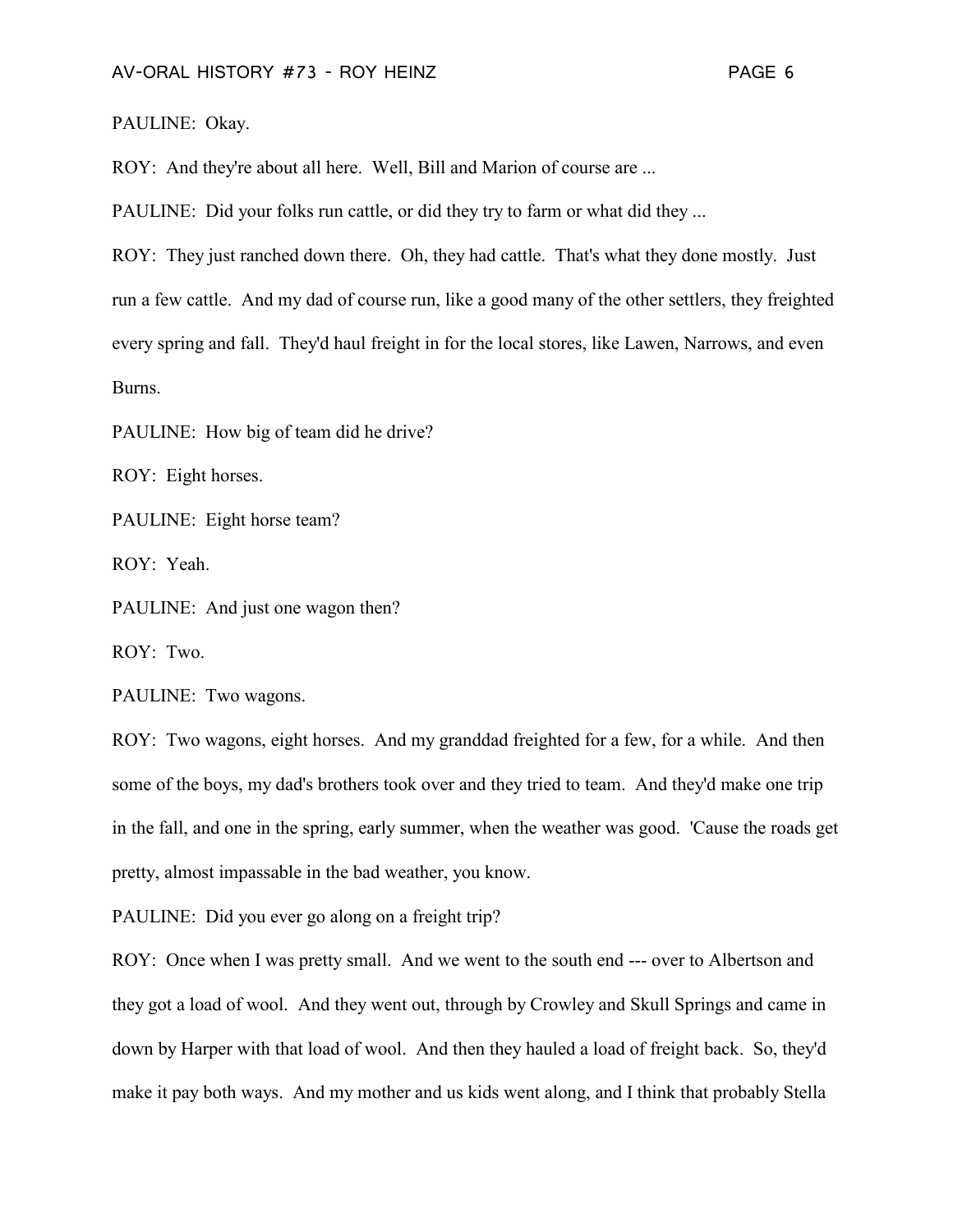Anyway, we was in the hotel and we stayed there about a day or two while they were getting all loaded up and getting all unloaded with wool, and loaded up with freight. And they had a charivari there and I had never heard of one before. When I was a little kid there like that, it liked to scare me to death.

PAULINE: What were some of the things they did? Do you remember anything in particular that they did besides make a lot of noise?

ROY: Well, that was about the size of it, I think. They hunted up all the old tin cans they could. Big cans so they could make a lot of racket. The charivari, oh they probably went in and had drinks. I suppose the women had, I don't know, candies, or cookies, or something, soft drinks. And then of course sometimes I guess they gave them some presents at that time.

PAULINE: Kind of like a shower?

ROY: It was probably like showers now days. Kind of arrived from that. Instead of banging away so much they just had a shower.

PAULINE: What about your school days? Can you remember anything interesting that happened while you were going to school?

ROY: Oh, gee, I don't know. I started to school when I was seven. And I went to school down there below, well, about two miles from Lawen. Down by where Scott Hayes' place --- the schoolhouse used to stand down there, you know. You probably know where it is. Down there by the old Scott Hayes' place. And there was a big old house there; they called it the Campbell place. And we used to live there. And I don't know, I think we just rented the house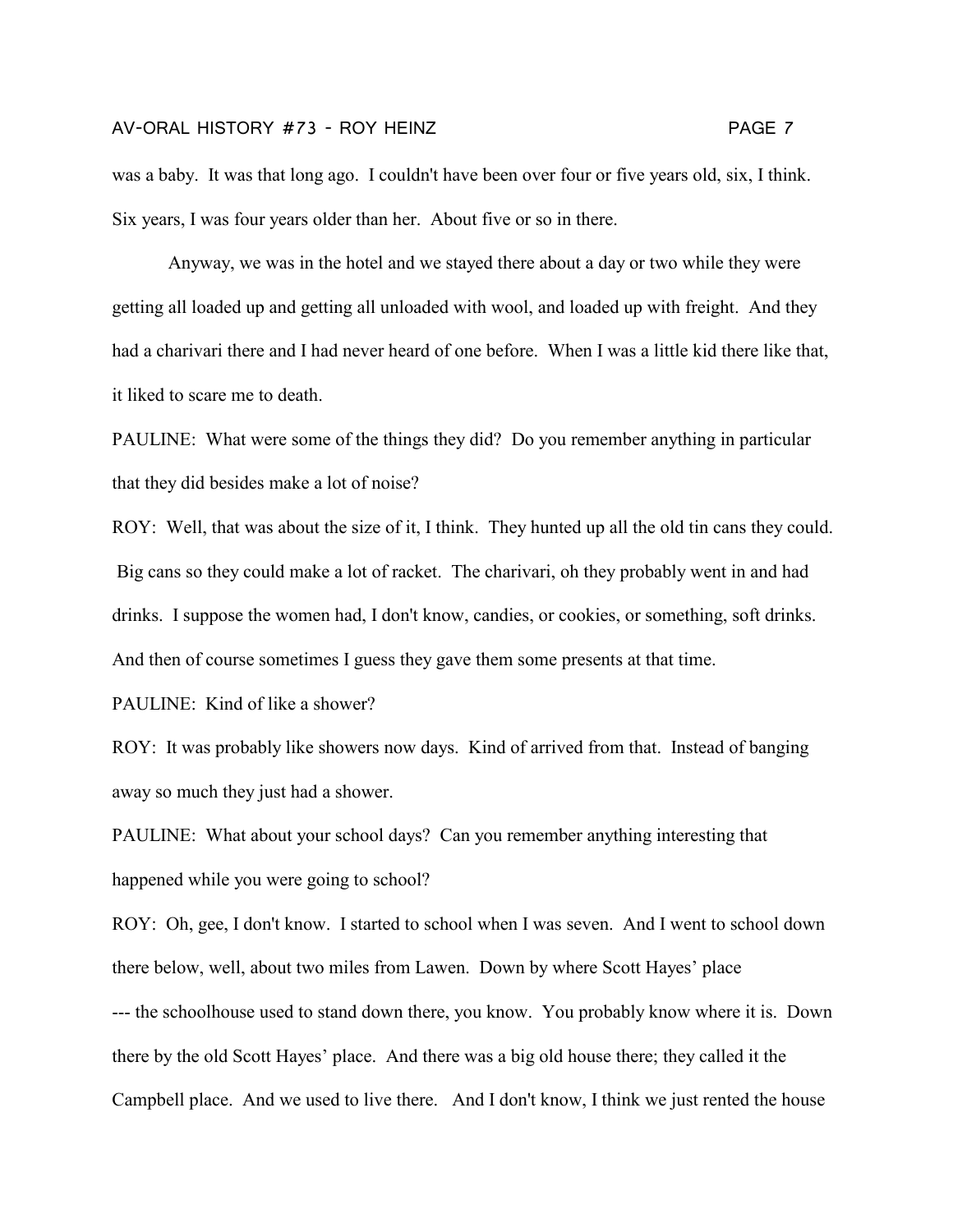and we lived there, or they just lived there to keep it up or something, in the wintertime and we'd go to school. And of course, we used to live down there by the old Showen place on the mouth of the river on my granddad's place and go to school until it was spring. We just kind of alternated back and forth to go to school. And we'd skate down at the river there. It would freeze up and we'd skate to school about half the time. And lived way out there, we walked three miles, out there from Herman Ruh's place, you know, by the river. Way out west there by Dog Mountain. From where we lived down there it was about three miles to school.

We had a lot more snow to wade through then than they have now. But we'd go every day. But I think after my first year in school, they moved that schoolhouse, from down there up to Lawen. And my dad helped. Lee Carpenter was the mover, you know, and my dad and I helped him. And I think it was just more or less donation work, you know, to get the school up there. And they laid down planks --- they put a heavy plank under the building, and they laid down planks --- on the ground and then they put a big roller in between the two and they'd pull it up so far with the team. And the stake drove way out there on a cable. And they'd pull it up so far and then they'd have to stop and go back and get the planks and the roller and start all over. It took quite awhile to move it. I can remember I watched them do it.

Then I went to school, I went to school in Lawen, and there a few times to Helene Swain's. And at that time there was about thirty of us went to school there. I don't think they had that many since. She taught down there for a number of years, at Lawen.

PAULINE: Well, I understand you did some haying too, as a kid. I understand they put you in the hay fields pretty early as a kid.

ROY: Oh, as soon as we, oh I don't think we were over ten or twelve years old, and we used to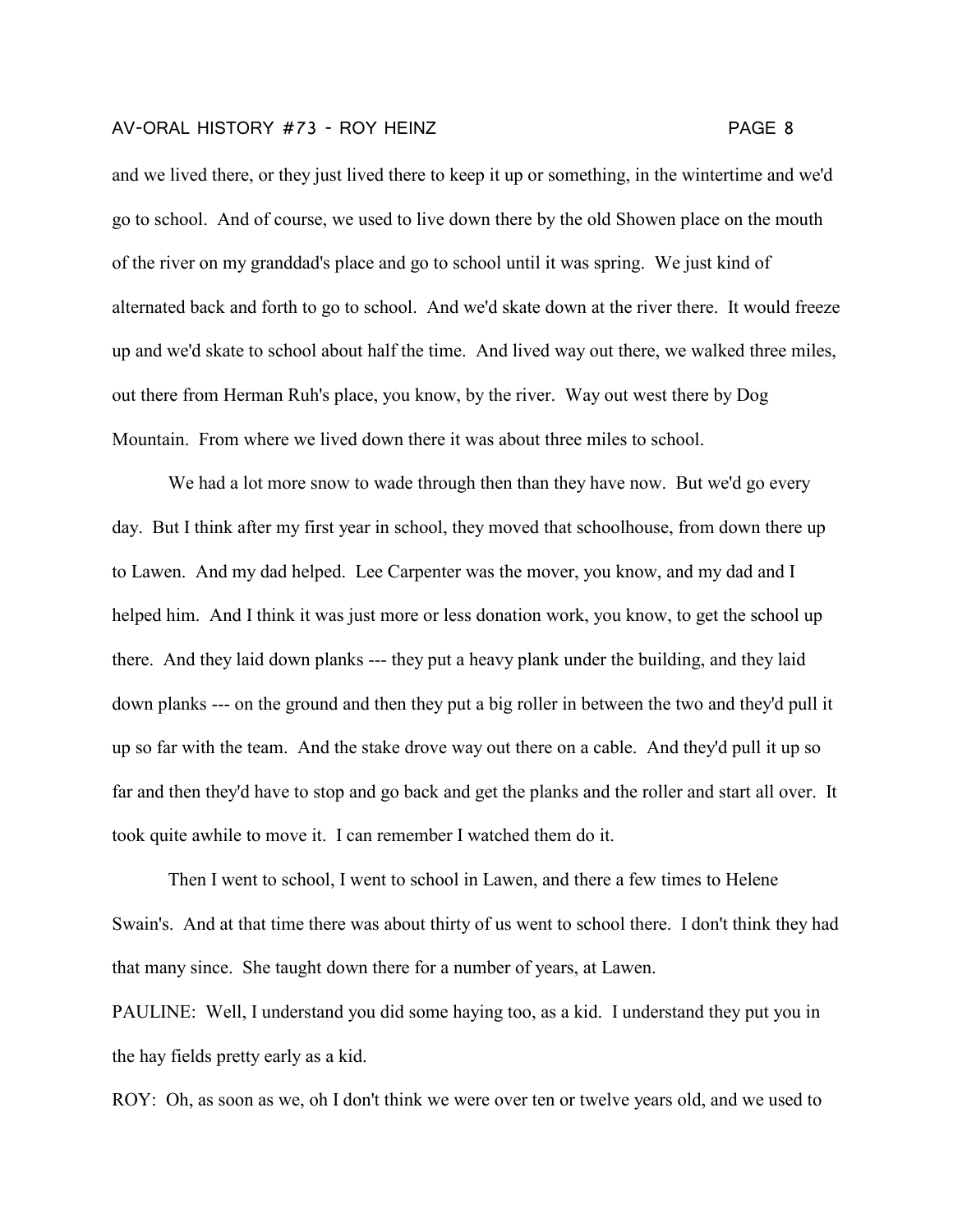go out there and we'd help to set the net. It may take two or three of us to do it. We'd have one pull back ride horse and pull back net then about two would set it, you know. The ones keep the chains straight. And people would be scared to death now if they thought their kids was going to be out there working around the horses and that machinery, and we used to do it all the time. PAULINE: Well, it's against the law now. You can't do it now.

ROY: Yeah, well, that was one way of kids learning how to run things. To be able to go get a job just as soon as they were oh, like me, I went to work down to Frank Catterson's, south of Lawen, down by the old Jordan place there. I went to work down there when I was about fifteen years old. And I started stacking hay when I was seventeen. All in one big stack. And I stacked hay for, up here on the Company Ranch, down at the Green House and at the Island. There were three crews there. In that one year I stacked over five thousand ton of hay there for Frank Catterson. When Allen Jones, and Hokes ... forget what his first name was --- first one and then the other run that Island Ranch at that time. And I stacked there, for ... I was boss stacker for Catterson. And the hay was higher than your head some of it. And it took about three of us to pull them big shocks of hay apart.

PAULINE: That head stacker really had to know what he was doing because he said where the hay went, didn't he? He'd put his pitchfork down and that's where they'd dump it.

ROY: Yeah and hold it and raise it up this way when you wanted to dump it, you know. And of course, the fellow that drove Jim pull up to you, you know, why, he was a watching for our signal. And he'd give it a jerk and stop it right there. Yeah, and it was quite a job. And so many times you'd have new stackers. Somebody trying to learn, you know. And then it would make a little extra work for you because I'd have to change sides with him, in order that we wouldn't lose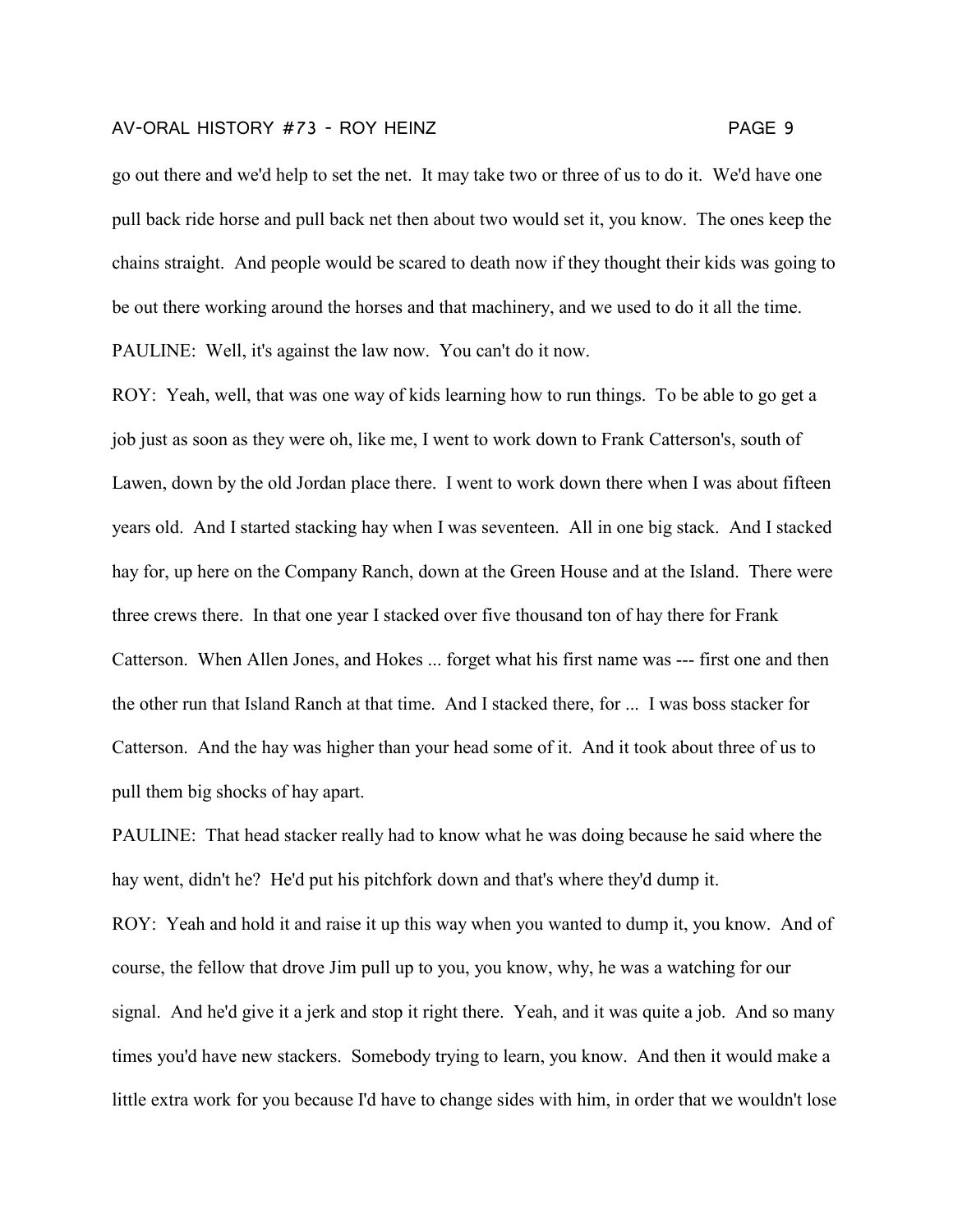the side out of the stack. And till we'd get him kind of broke in how to do it.

I remember one stack of hay we put up down there along, between the ... where Ormand and Standley had that in the big stack there and then back over by the Red S Field where the fence went down through there. I think it's still there yet. And we put up one stack right along side of that. And that stack was a hundred and ten feet long and had over a hundred and twenty ton of hay in it. Just a big stack.

PAULINE: Was that all one year's crop?

ROY: Yeah, we just built a new stack there, and they had an awful lot of hay in it, too. That ... hay there in that big swamp the Big Red S and the little one, too. And the grass in there grew as high as the tulles. Pretty near as high as a horse's back. They called that sugar grass.

But during that drought, around about '30-'29 or early '30's, they lost pretty near all that grass. It got too dry, and it dried out. And it hasn't came back very good. In fact, about all they got in there is slough grass now, where they used to have good hay.

PAULINE: Well, the country changed quite a bit, I think. You know, just from talking to people about it...

ROY: Well for instance, I was telling folks here not too long ago that have come to me. But our winters have changed so. We used to have more snow down at Lawen, than they ever have up there now. And up here, borrow-pits and that would drift full ... and then get in the road and get them ... full of snow. And the snow would drift into the haystacks, into the side of the haystacks and the corrals. And the stock would walk over the top across the fence, you know. And get into the corral enough to...

I don't know just how they did manage it, to keep them out of there put them in a different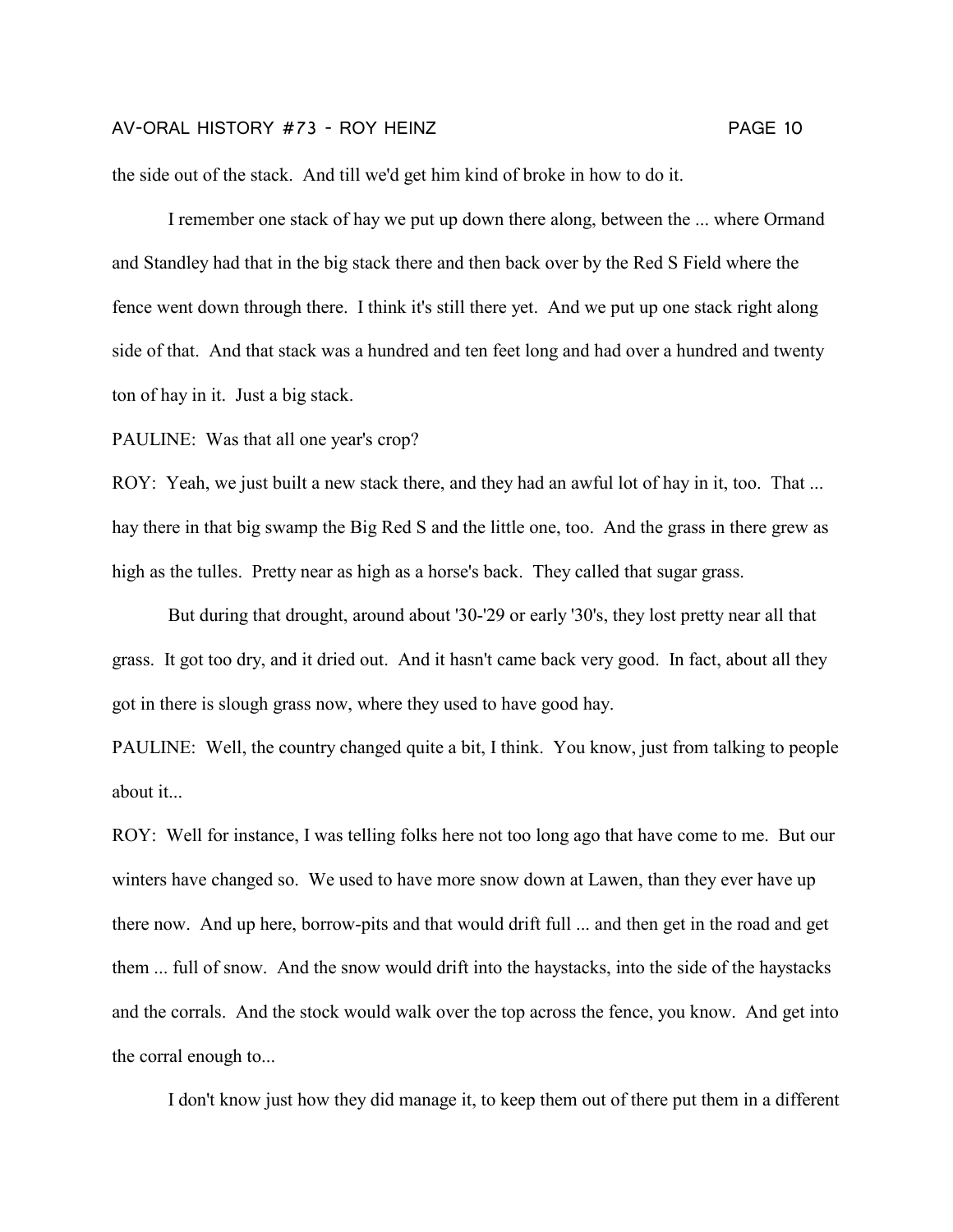field, I guess, or something. Because they'd just walk right over the top of that crusted snow when it drifted that way. And I know even down, even around Lawen Country, used to build these bobsleds. And they'd feed with them, 'cause they were lower than the wagon. And of course, they pulled around through the snow better than a wagon. And we'd feed pretty near all winter on a bobsled. Now, if you have enough snow down there to run a bobsled on it for two days, you'd be lucky.

PAULINE: Yeah, that would really be pushing it.

ROY: Yeah. And it's just changed that much. I don't know how a country could change that much. Maybe it'll change back, someday.

PAULINE: Well, they say things run in cycles so...

ROY: Well, I suppose.

PAULINE: I was talking to Howard Miller here one time and he said when his granddad or father, I've forgotten which it was, I think it was his grandparents that came in. But they came in really early. And those first few years that they were here, the winters were so mild that they didn't even bother to put up hay. 'Cause there was, you know, open winters. And then wham -- about '88 ---

ROY: '89 and '90 was a hard winter.

PAULINE: And they were hit with that hard winter and lost so much stock because they weren't prepared. Those first few years they were here in 1884, it was just open winter.

ROY: And that lasted on up to, I must have been four or five years old. The folks moved the cattle and was going to move them out to the hills, you know, to turn them out, you know. We had had some pretty nice weather, but it came, oh gee, about eighteen inches of snow, you know,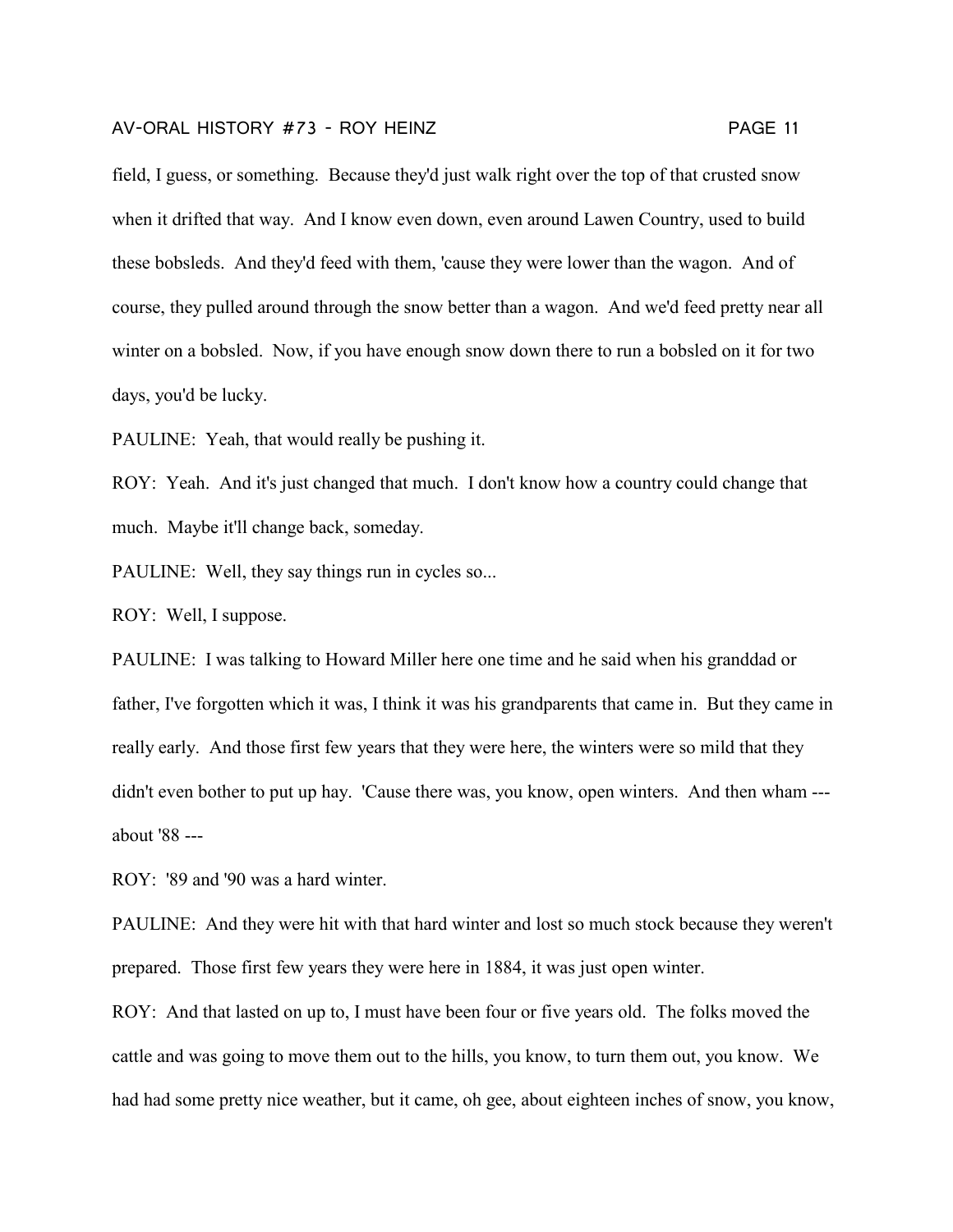down there around Saddle Butte. And it just happened to be the only year they ever put up any hay on the ranch there. And they hauled out some hay and they got the cattle out there at the ranch and they fed them there for about two weeks. And the Company turned out a lot of cattle, out there by Windy Point. And they got, I remember one bunch they got, they lost a lot of cattle in that spot. And there was about eighty head of them in that one fence corner that died. Just no feed and got caught there

--- tried to come back to the ranch, I suppose, where they had been fed. And they were, got caught in the fence corners there and died. They've changed so much. And now we don't get enough snow...

PAULINE: No. Well, you've done, in your lifetime, a lot of trapping too, haven't you? ROY: Yeah, oh I've done a little trapping pretty near all the time. We trapped down there at the lake for muskrats and one thing and another. And I got started in the latter years, trapping coyotes. The last two years, three, we trapped coyotes and I was teaching my brother Art, how to do it. And they got, let's see, two years ago, we got eighty-seven. And last year we got seventythree, I think. But we waited a little, oh maybe two or three weeks later than we should have, to start. And then, of course, I sheared sheep for twenty-eight springs.

PAULINE: Now, that is something else I think we should talk about, too. How old were you when you started shearing sheep?

ROY: Seventeen. I sheared at Riverside, and I sheared, the first year I went down there, sheared a hundred and ten thousand head there. But there were twenty-two shearers, and I was just learning.

PAULINE: Oh, wow!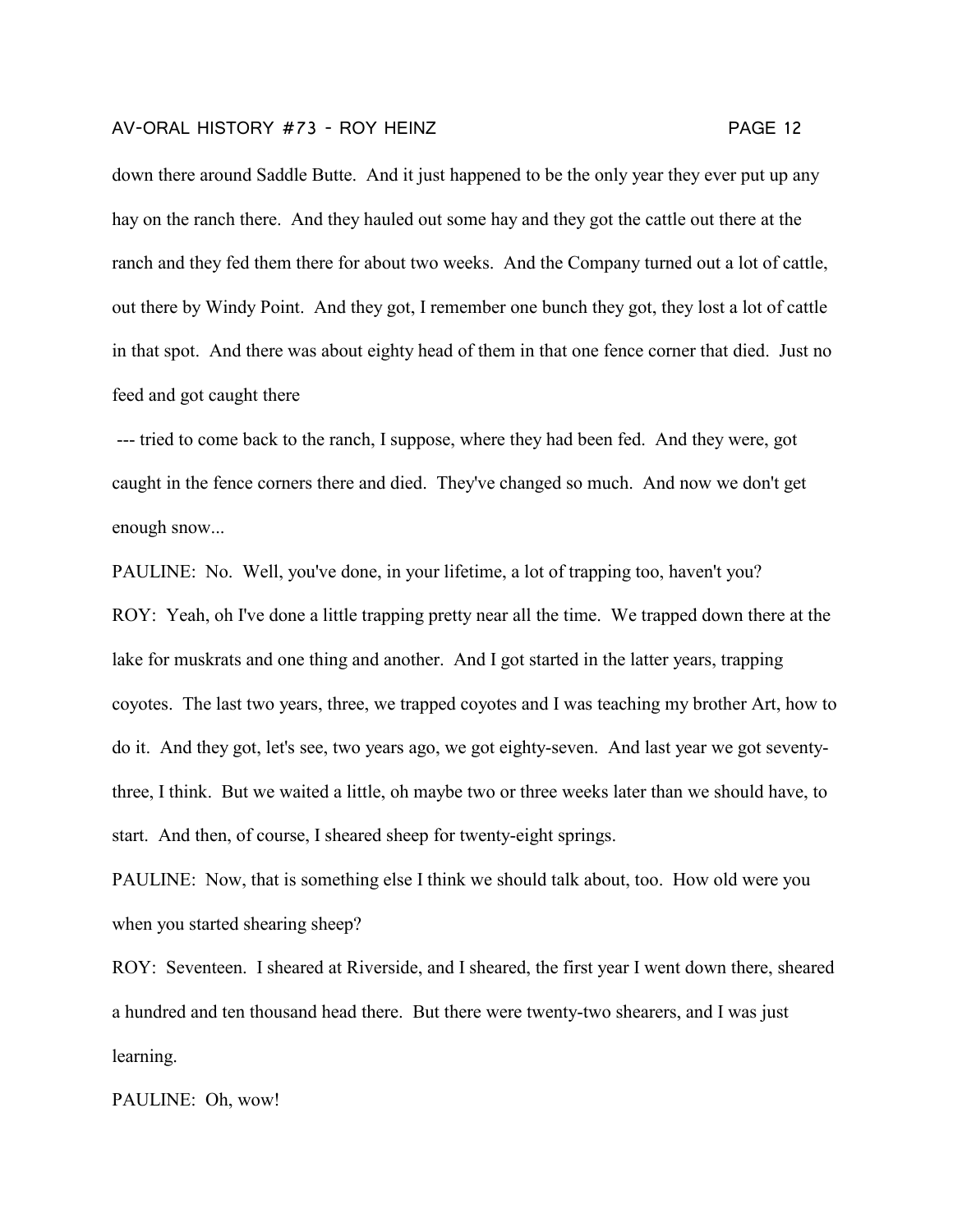ROY: Twenty-two shearers and I was just one of them. And the next year we sheared about, of course that would be in '17 or '18. And in '18 then they sheared about ninety thousand, and I don't think they sheared over about ten thousand at the most ever since, because they quit trailing the sheep off of the Steens Mountains. They trailed them plumb down to Riverside to shear them.

PAULINE: And then they started just shearing them...

ROY: They made a portable plant, and they moved the plant, instead of moving the sheep so far. Because, gee, there's nothing but a dust trail down there on both sides.

PAULINE: That would be awful hard on the sheep, too.

ROY: Oh, and they go so far to feed, you know, it's hard on the sheep to drive them that far. And then turn around and come right back with them. And I sheared around nine thousand head one year. Sometimes I didn't get near that many. That just happened to be one good year. And I sheared in Nevada, California, Oregon, and Montana. But that was a good deal because, well, like your uncles, Standley and Ormand (Ausmus) we all, well I think Standley learned just after I did and Ormand was going when I started. You could go out there and in three months time you could probably make yourself five or six hundred dollars, you know. And otherwise, you'd have to have yourself a steady job year around to make that much, in those days.

PAULINE: Yeah, that was good money in those days. That was; that's almost two hundred dollars a month.

## SIDE B

PAULINE: Can you tell me how much you got paid for shearing sheep?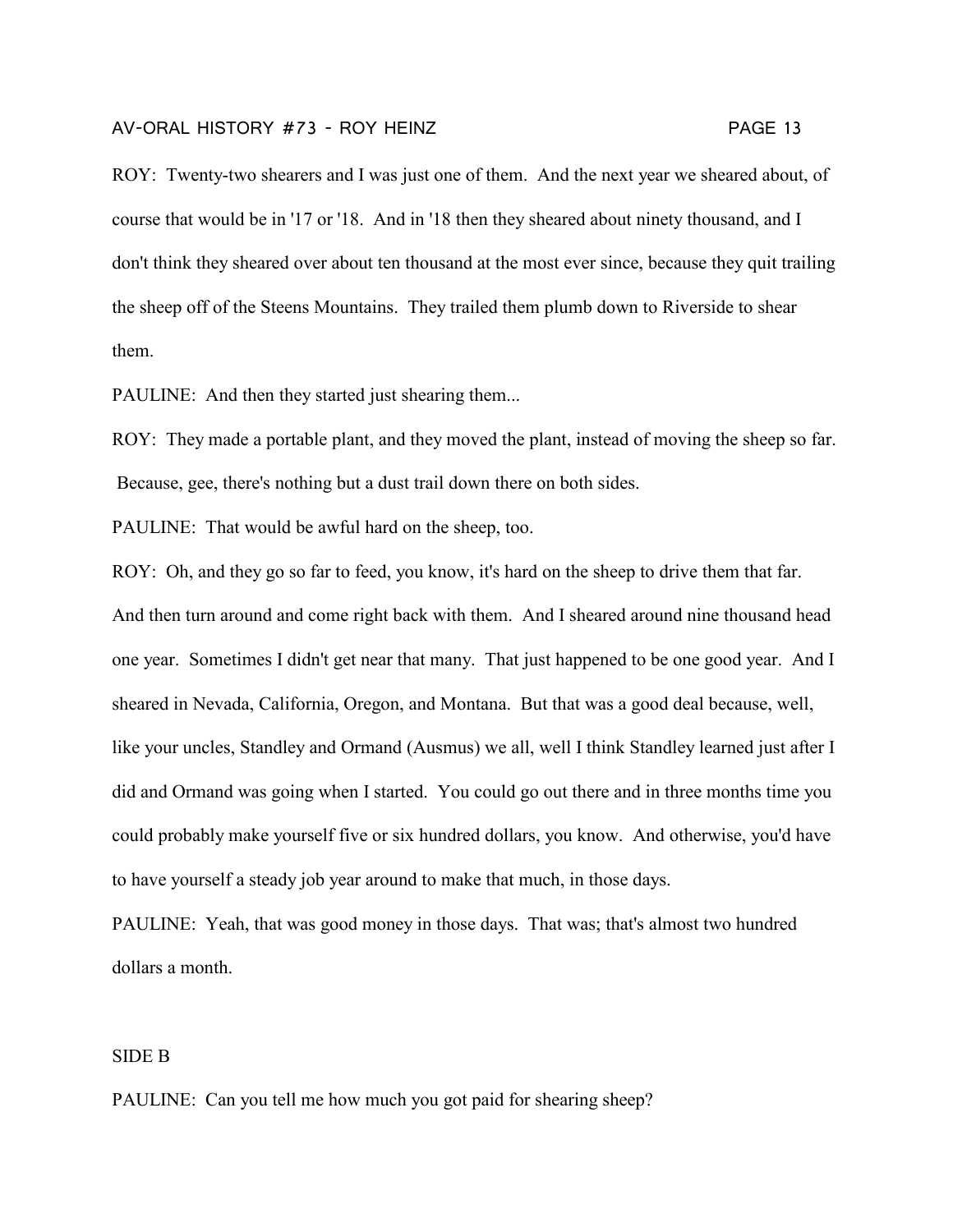ROY: Well, the first time we had eight cents a head.

PAULINE: How many could you do, in a day's time?

ROY: Oh, about an average of probably a hundred and thirty or forty a day. Some of them averaged a lot more than that, but I was just learning.

PAULINE: After you were at it for twenty-three years how many could you do in a day by the time you retired?

ROY: Oh, probably an average of a hundred and sixty to a hundred and eighty.

PAULINE: Yeah. Did the pay ever get any better or...?

ROY: Yeah, in the latter years we got, it went up to fifteen. It went up to twelve cents, and then to fifteen, and the last I sheared on the big job was twenty cents. But we did a lot of traveling around for that too. There would be days we wouldn't be working, you know, going from one place. Especially coming from California up here and then going into Montana.

PAULINE: Well, what did your equipment include? You needed a ... you needed a shearing knife?

ROY: It was an electric clippers. And not too much different than the, oh, they were bigger than the barber's clippers, you know, but a little different, but work on the same principle. And you needed at least one of these; of course, you had to have one, and quite a few tools. That is, extra blades to put on, you know. And of course, you had to have your bedroll and clothes and that was about the extent of what you needed.

PAULINE: Well, in the earlier days back in 1918, 1919, I was trying to think when you said you started shearing. You were seventeen. You were born in '99.

ROY: Yeah, December 20...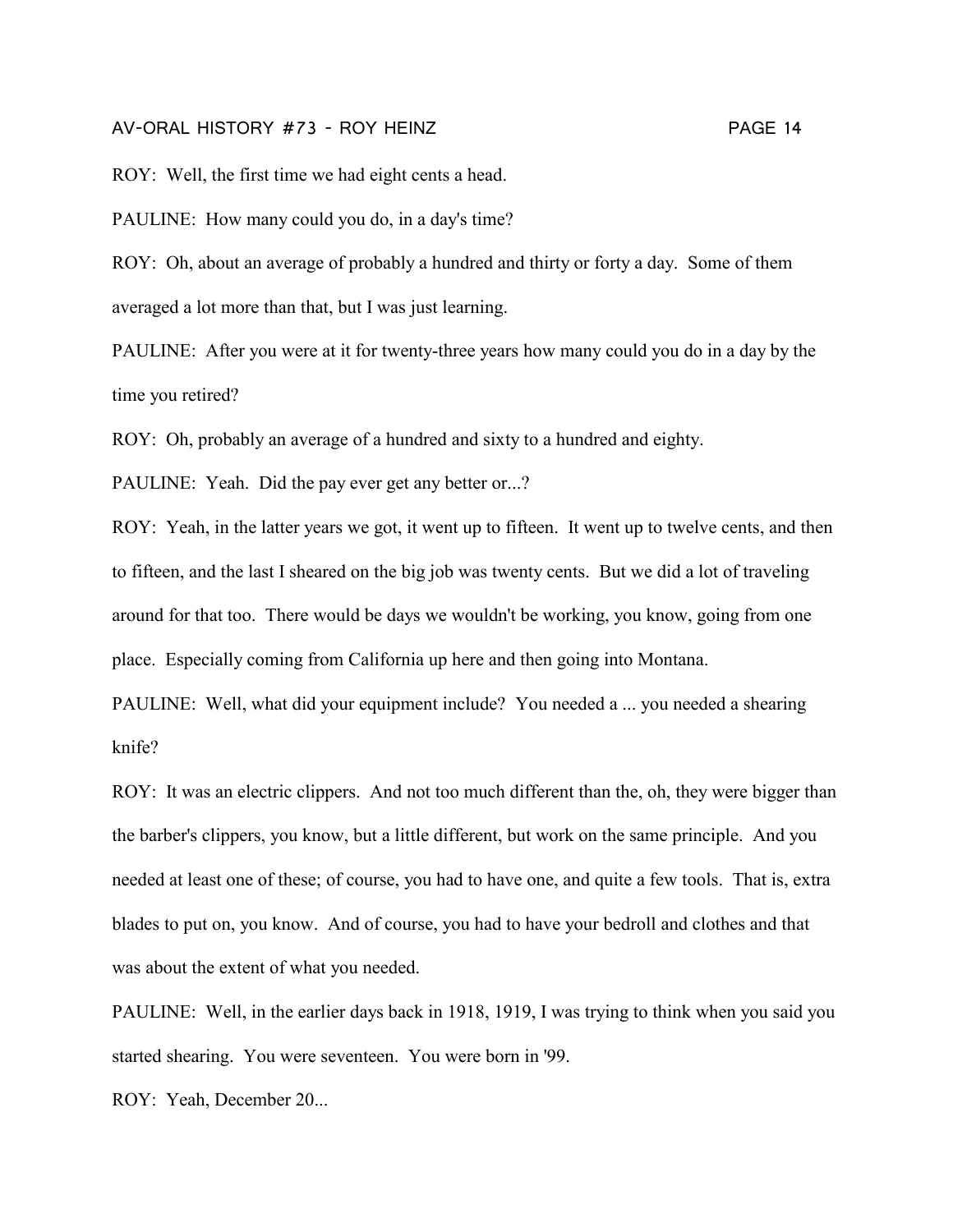PAULINE: And you were seventeen. That's about 1926 that you started then. Did they have electricity? You couldn't plug into electricity out there?

ROY: Well, when we first started, we had a line shack and it was run by a gasoline engine motor. They finally changed over to electricity, but at that time they didn't have electric motors, you know, for our plant to that could put out enough for one of them shearing crews. And it was portable. I followed that for twenty-eight years.

PAULINE: Well, in later years you'd have an electric plant that you'd take along.

ROY: Yeah, oh like the Dewey Quier run the crew and Frank Steele. Well, of course Dewey, he had motor and the plant. They had the whole plant, the motors and all. And we had to have, each man had to have a motor, and a hanger. But that was all that was his job to have that stuff there. And we would help him set it up and that would furnish the power for us for shearing with. I sheared all over California. That is, from Sacramento up this way I sheared sheep down there one fall in Sacramento. I think Sacramento is a part of the town now, is Sacramento. One of the girls was asking me about something else...

You know when the train first come into Crane? My dad and my two uncles and myself, we cleared seventy-eight acres of that ground that Crane stands on. We grubbed the sagebrush off of it. And they were building that road out there, by the stockyards and they had these wheel scrapers. And the girls were asking me about this the other day. And this, I was so amused by it, you couldn't forget it because every noon and evening when it come time to quit them mules would just stop, and they'd all start braying.

PAULINE: They knew it was time.

ROY: 'Cause they hauled the wagon. And they just, they knew it was quitting time and how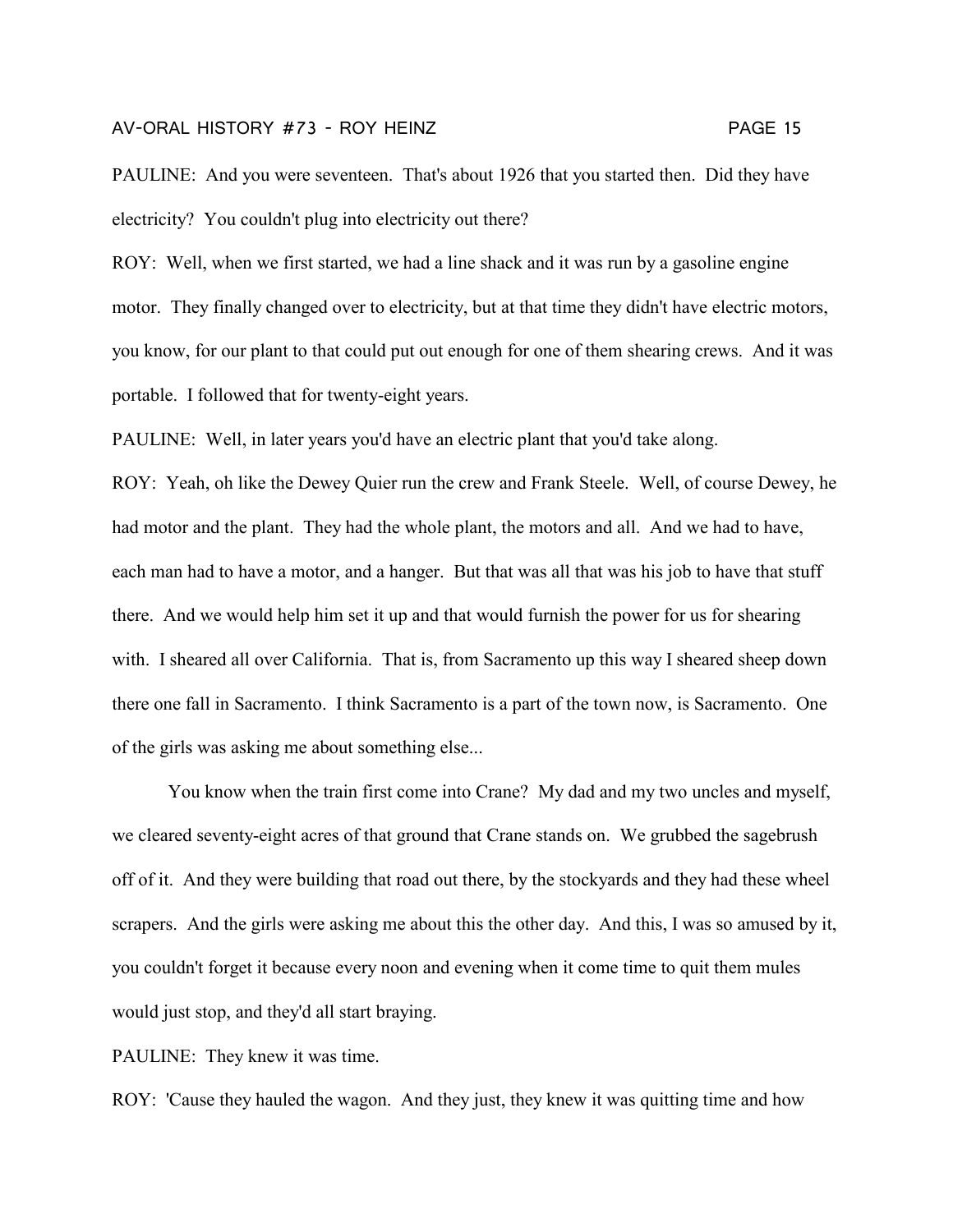they knew I don't know. I couldn't have guessed that quick. But they knew right on the minute. And they had a whole string of them, you know. Oh, goodness, I don't know, it must have been fifteen or twenty of them. And then two fellows to load it. Just like a great big Fresno only it had two wheels on it, you know, like wagon wheels. And they could set that so it would scoop up dirt and then they'd lift it up, and they'd take off with it and it would be on the wheels. And they moved that dirt from out there where you cross the railroad track, from the stockyards, I guess they did lots of work that way with those horses. Where there wasn't too much rock or something.

PAULINE: Are Teressa and Gerry your only ...

ROY: Yeah, that's the only daughters --- only children I have. Then I got eight grandchildren. Actually, it was nine because Tony's twin passed away, you know, when he was just a few hours old. And then I have six great-grandchildren.

PAULINE: Well, when were you married? Can you tell me that?

ROY: Yeah.

PAULINE: Your wife.

ROY: I lived with my wife's folks two years before we were married. And we went to school together two years before that ...

PAULINE: What was her name?

ROY: Anna May Waddel. And we were married in June the 30th, 1921. And we were at Coeur D'Alene, Idaho, at that time. We moved up there in the fall and moved back again the next fall. And I run the ranch down there by Saddle Butte for the next twenty-five years. Had it a little longer than that but ... And of course, this year sold out to the government. Right there on the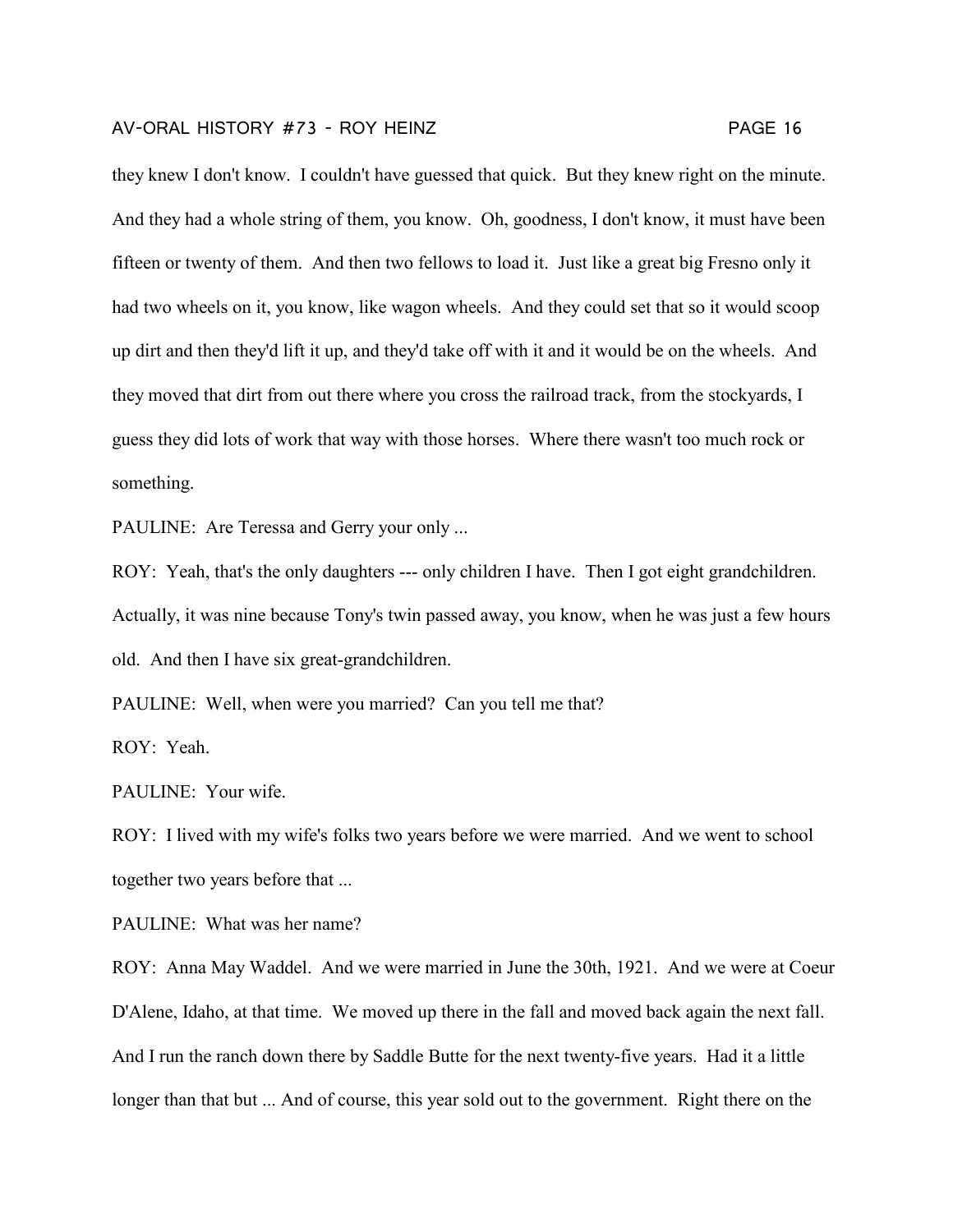north end of the dike. They call it the shooting area now.

PAULINE: Oh yeah, I know where the sign ...

ROY: Yeah, it's right there below Saddle Butte. And then of course the two girls went to school in Crane except the first year, Teressa went to school up there. And they spent all their school years there. And we finally moved out to Crane and lived there for a few years.

I run the store at Crane, I had the store at Crane for three years. I still have, I still have some papers here that's got Heinz Cash Store.

PAULINE: Heinz Cash Store?

ROY: Yeah.

PAULINE: What did you sell? Just general merchandise?

ROY: Well, groceries and horse feed, and not very many clothes or anything, just mostly groceries.

PAULINE: Was it in business before you ran it? Did you take over from someone else or ...? ROY: No, no, the stores had quit and they burned up the old Vale Trading Store there, you know, and Denman Hotel. And they left them without any store. And it went on there for about a year or two, and then I kinda decided that they, maybe we could do all right there. And we did all right, of course, it wasn't nothing big.

PAULINE: Do you remember the day of that fire? I've forgotten, when the Denman Hotel and ...

ROY: Gee, I don't know.

PAULINE: Your papers are dated 1940, so it must have been about 1940 when you were in business.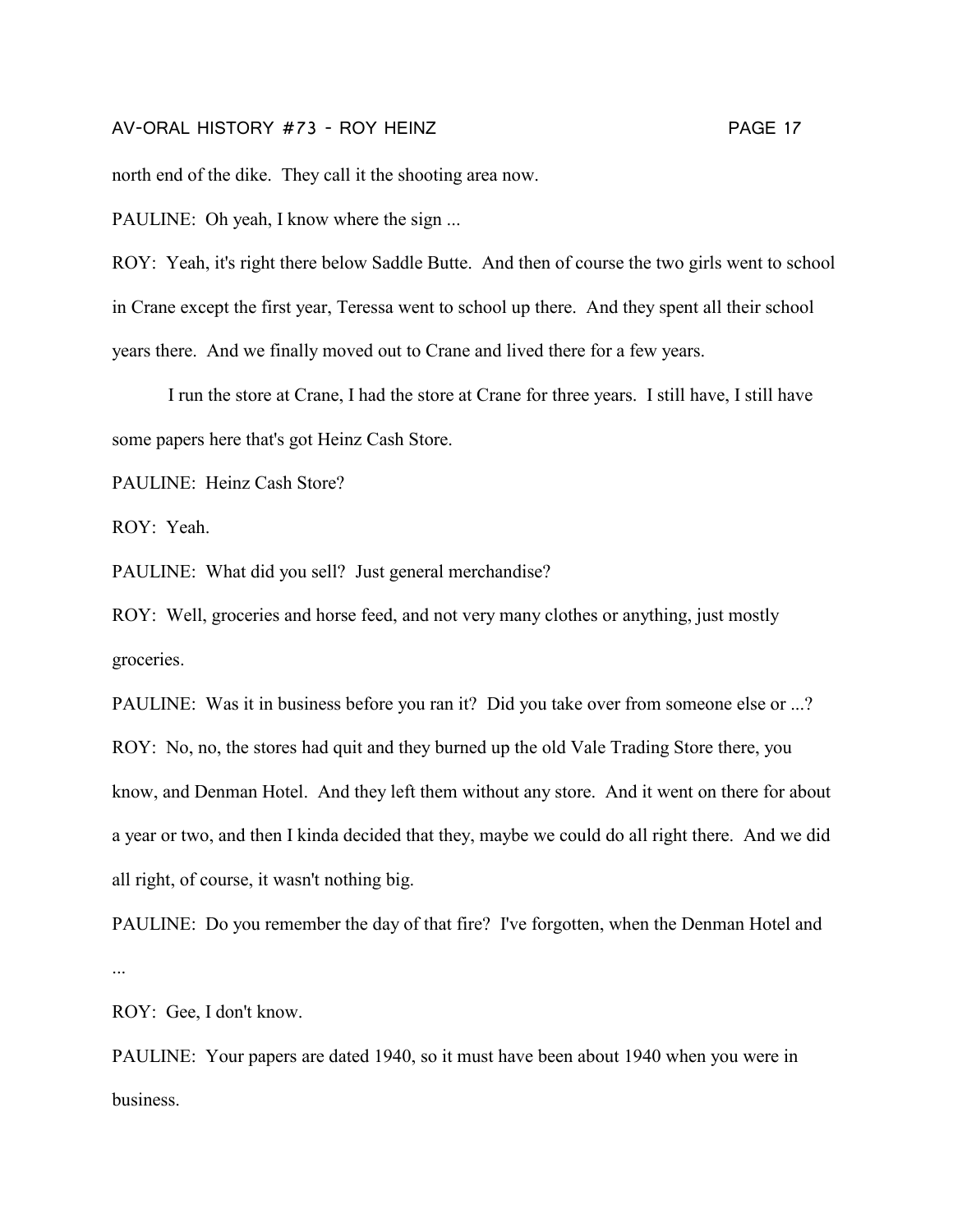ROY: Yeah, that would be, let's see, yeah, because I started trapping, I had some folks run the store. And the girls had come down and helped some. And I trapped for the government on the lake, started in '41, the fall of '41. And I trapped up until 1950.

... (Pause in Tape)

ROY: One time, I caught almost 19,000 muskrats that the government didn't keep. Caught 3,500 out there one fall --- one winter that is. There was an awful lot of muskrats out there on that lake then. In fact, there were too many. And seems like I've done so many things. PAULINE: Yes, you have, you've had a very varied life from a storekeeper, to a sheep shearer, to government trapper and ...

ROY: Well, I, seems like I tried to work where the best pay was. Let's see, in '40, '41 that little place I had, Dewey Quier had just showed me how to catch those coyotes. And during the month of October in '41 I caught a hundred and seventy-eight coyotes. And now we can trap, we trap three months to catch probably eighty. You know, an average of that. So there had to be more coyotes than there is now. But there was a reason for people not noticing them so much, because there was so many rabbits and birds for them to eat that they never bothered the stock. And now it's only a few rabbits and the birds are so short, so they get hungry, they eat something.

PAULINE: Yeah. Well, this is a weird question to ask you, but it comes to mind, talking about coyotes. Do you think, or do you have any possible cattle mutilations, do you think the coyotes are doing that?

ROY: No.

PAULINE: You know what I'm talking about?

ROY: You mean with those cattle that were killed? No, I don't think so at all.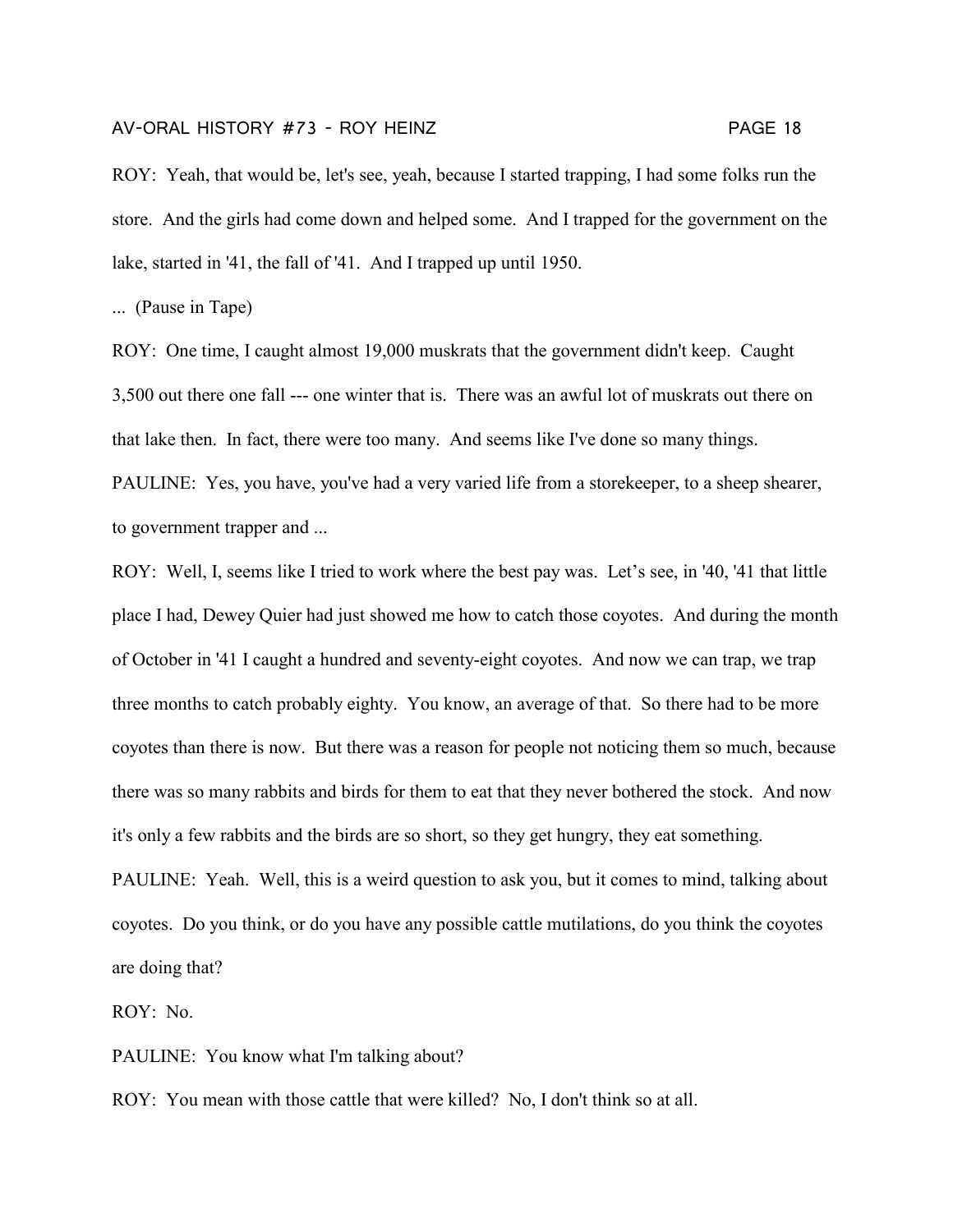PAULINE: Have you observed, do you, you know the carcasses laying out, where does the coyote usually start to work on him?

ROY: Well, they usually won't start for a week or so. Especially if somebody is bothering around. I noticed that being a trapper, I've noticed that a lot of times. For instance, down there at the Narrows, they had a mule die down there in the lane and they drug it out to west of the road about right where that cattle guard is there. And I, of course already had some traps set out in that country and so I, but there didn't seem to be anything working on it. So, I just kept a watching that mule. But finally, after about a week or ten days they began to come in and go to working on that thing. And they had trails in and then I set the traps and I caught eight then.

And then they had, I noticed that numerous times that if anybody's monkeyed around the carcass at all, like dragging it off, why, they won't bother it. They maybe will come look in there but they won't ... as far as mutilating the stock --- that's pretty far fetched, I think. PAULINE: Well, I'll have to agree with you. But that's what the official line is, that it's predators that are doing this.

ROY: No, it's not. It's not them that's doing it, because, for instance, down there on this side of Saddle Butte there Jiggs Catterson lost a cow down there in the Moon Field.

PAULINE: Yeah.

ROY: And we happened along there the morning that his son found it, and he was pretty hot under the collar of course, and I couldn't blame him. He definitely said then when he was talking to us that it was cut. It wasn't torn like a bird or coyote, or anything would do it, would tear the hide, you know. But that was just clean cut.

So no, I kinda go along with the theory that that was some cult, you know. You've heard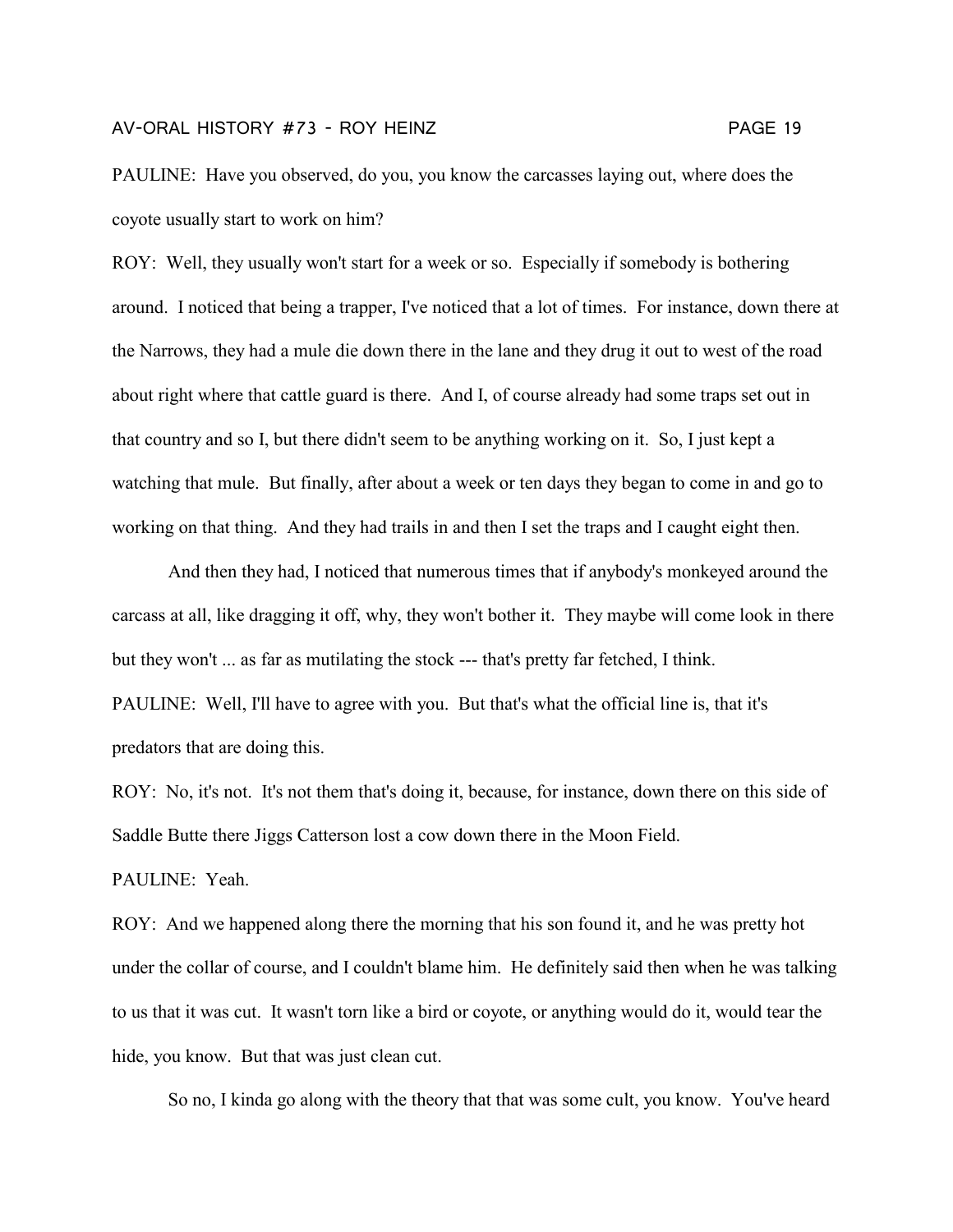about it. But it, and the funny thing about it, it didn't leave ... I think it was done by helicopter. PAULINE: Yeah.

ROY: Because there's no car tracks there.

PAULINE: Well, this is the thing, you know, it's not happening just here. It's happening all over the western United States. And Colorado has been hit harder than any other place, I think. They just don't come up with any clues at all.

ROY: And it, of course, when we just happened to get hit in the last couple of years with it, you know. I don't know if there's any this year or not.

PAULINE: Not yet, I don't think, not yet. I hope we don't have any more. We lost two.

ROY: Yeah, I knew you folks lost two. Well, they, they didn't, you probably observed those. And didn't they look more or less like a clean cut than a being just tore open.

PAULINE: No, I didn't look at them myself. But my husband found the last one. The sheriff was, found the first one before we did. But the second one Allan found, and it looked like it was cut to him. And he had the Vet come out and the Vet said it was cut. And they took a piece of it and looked at it in the microscope and said no, it was chewed. But you know ...

ROY: Well, if it was chewed on by a coyote then they wouldn't have to have a microscope to see it.

PAULINE: Well, this was my idea that was if it was chewed you wouldn't have to look at it under a microscope to see that it was chewed.

ROY: That is true.

PAULINE: But at any rate, under the microscope they said that they could see where the hairs were kind of, you know, some of them go this way and some of them go this way along the side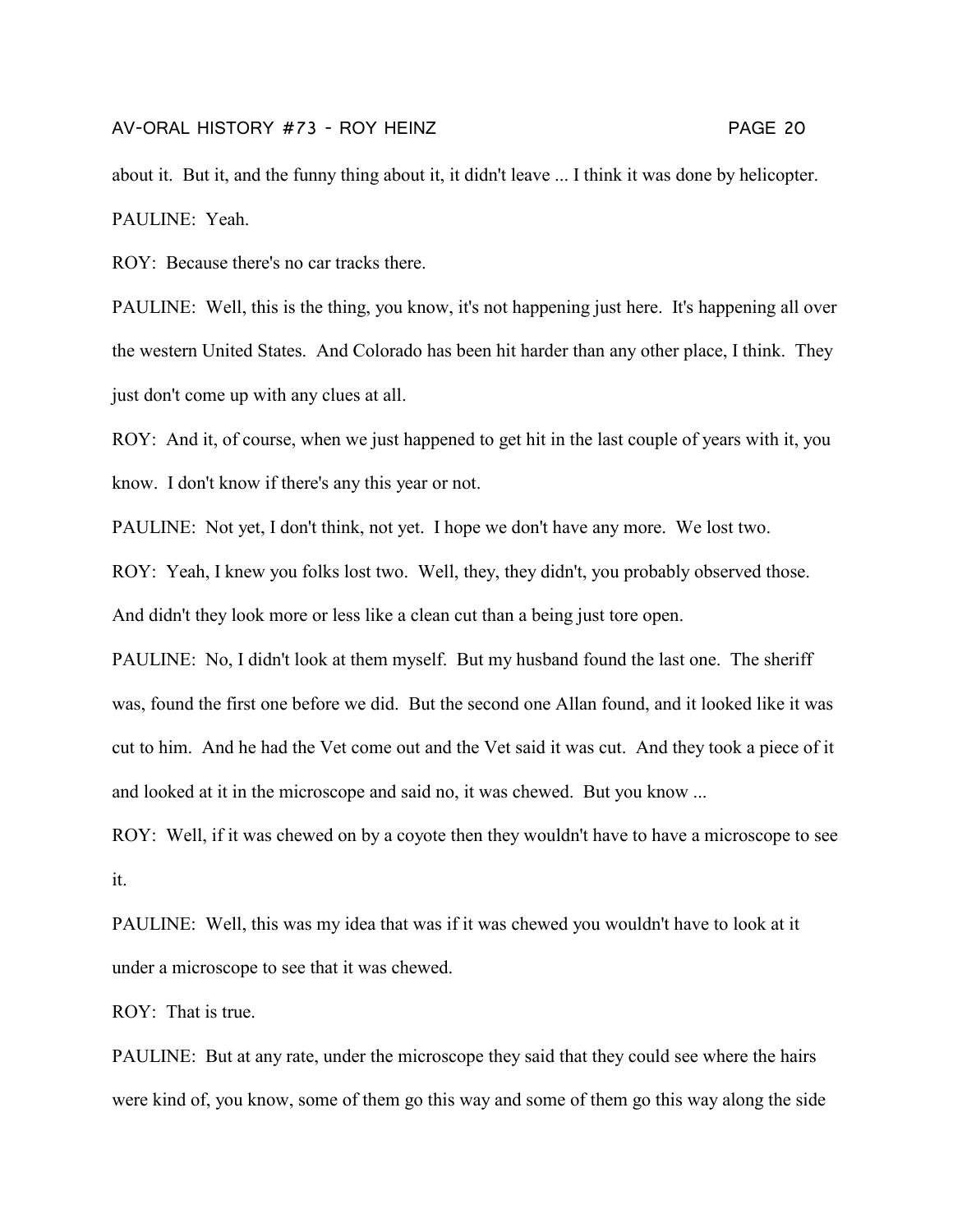of it. It wasn't clean cut like a razor sharp would be. But at any rate ...

ROY: Because they didn't have a sharp knife.

PAULINE: Maybe that wasn't too sharp. I wondered what you thought about that. Well, I'm going to have to take off here pretty soon.

Can you think of anything else that we should include in this history of your life for Pioneer Day? ROY: Oh.

PAULINE: Did you go to high school?

ROY: No.

PAULINE: You didn't go?

ROY: I started to go the year they had the flu and they, of course they stopped the school and I never got started back again.

PAULINE: Well, from the description of your work it sounded like ...

ROY: And there's only one incident that I remember, my granddad and Mrs. Middleton lived out there by the Hot Springs. They fenced their places which was grain fields, with rabbit wire. Wire fencing, that is. And it came to Juntura before the railroad came on and we had to go to Juntura after it. And I was about fourteen then, I think. And I drove the team down there and loaded that wire. Of course, my granddad handled the team and my uncle too. There was three of us. And there was a fourteen-year-old boy driving a team of four horses down there with a load of wire. Of course, we learned how to do that when we was kids. And it wasn't no problem for us.

PAULINE: Well, you knew what you were doing.

ROY: Yeah, we learned how to do it. And it was just one of the things you learned as you grew